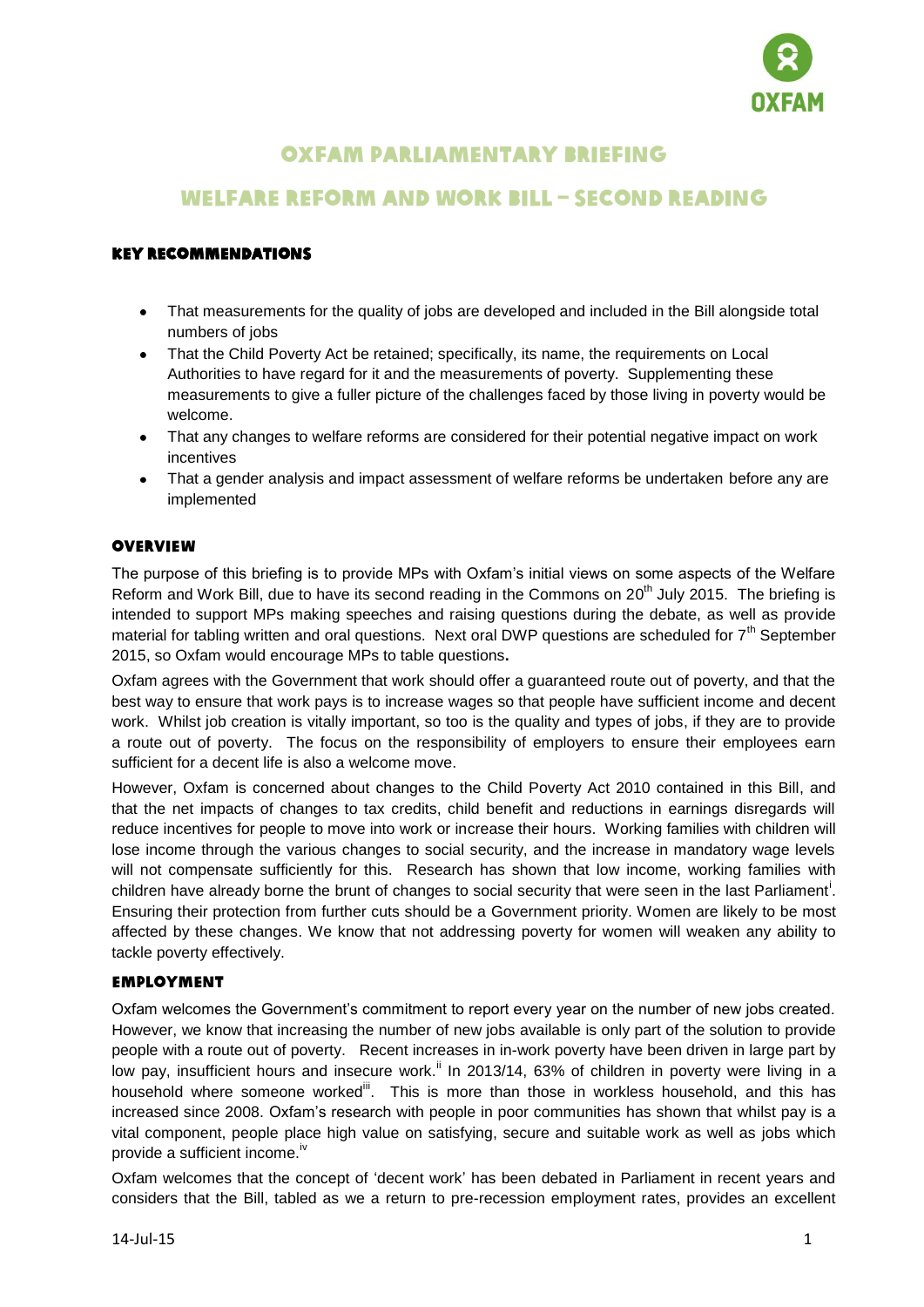

opportunity for this to be included in legislation. The types of jobs available in today"s labour market, and how they might be improved, should form part of the Government"s policy concern in the Bill.

'Decent work' has been defined by the International Labour Organisation, the Adam Smith Institute and others as including fair pay, job security, mental health, recognition of overtime, work-life balance, job satisfaction and autonomy, safety, achievable work, skills development, and effective management<sup> $V$ </sup>.

The Bill presents an opportunity for Parliament to reopen debates on decent work, by requesting the inclusion of measures on the quality and types of jobs created each year and measures to create an environment which stimulates the promotion of "decent work. This should include a "decent work index" which includes the range of measures which form the decent work definition. Oxfam is undertaking participatory research into this concept with the intention of helping to create such an index and could provide these findings to Parliamentarians and Bill writers.

#### Child Poverty Act

The Welfare Reform and Work Bill proposes to remove the indicators and targets in the Child Poverty Act 2010 and replace them with a set of broader measures of life chances, including a statutory duty to report on measures of worklessness and GCSE attainment. Although the Government"s intention is to tackle the causes of child poverty, Oxfam is concerned that the loss of focus on child poverty from repealing the majority of the Act, including losing measurements of income poverty linked to tackling child poverty, would mean that the links between income and poverty are not sufficiently recognised.

Oxfam considers that the measures currently in the Bill do not provide an adequate foundation for a new, comprehensive way of addressing poverty. The proposed new measures focusing on levels of work within a family and improvements in educational attainment are welcome additional measures to existing ones. However, on their own, they cannot produce the data we need to track meaningful changes to poverty rates, and make it harder to hold the Government to account on this record. Worklessness, one of the new indicators in the Bill, is important, but not sufficient alone, as over half of children living in income poverty in the UK today have at least one parent in work<sup>vi</sup>.

While Oxfam does not claim that the existing measure – defined as 60 per cent of median income – is a perfect measure on its own (as we argued in our consultation response in 2013<sup>vii</sup>), We consider it needs to be retained because:

Income is a critical factor driving child outcomes; children from low-income households do worse in part precisely because they have lower incomes.

- It is generally accepted that a relative measurement of poverty is important as it allows us to make comparisons between being poor and excluded from participating in things that people "in the middle" of society enjoy. This was recognised by David Cameron in 2006: "*the Conservative Party recognises, will measure and will act on relative poverty*."
- The relative income measure of poverty has a long history and is the standardised way of measuring child poverty, not just in the UK but across the rest of European Union, the Organisation of Economic Co-operation and Development, UNICEF and most Governments in rich countries. Removing this measure therefore loses how we compare with equivalent countries and across time.
- Poverty is a complex reality and Oxfam recognises that there is no one perfect measure to capture it all. We know that the relative income poverty measurement has its weaknesses, as every measure does. This is why combining the 60% median income based measures of poverty with additional income or other multidimensional measures of poverty is generally acknowledged to be the best way to describe and track poverty over time.

Whilst Oxfam welcomes that the Government has committed to maintaining the annual publication of the households below average income statistics produced on behalf of the DWP, we are nonetheless concerned that this data will not be given its due significance in contributing to defining measures necessary to reduce child poverty and improve children"s life chances.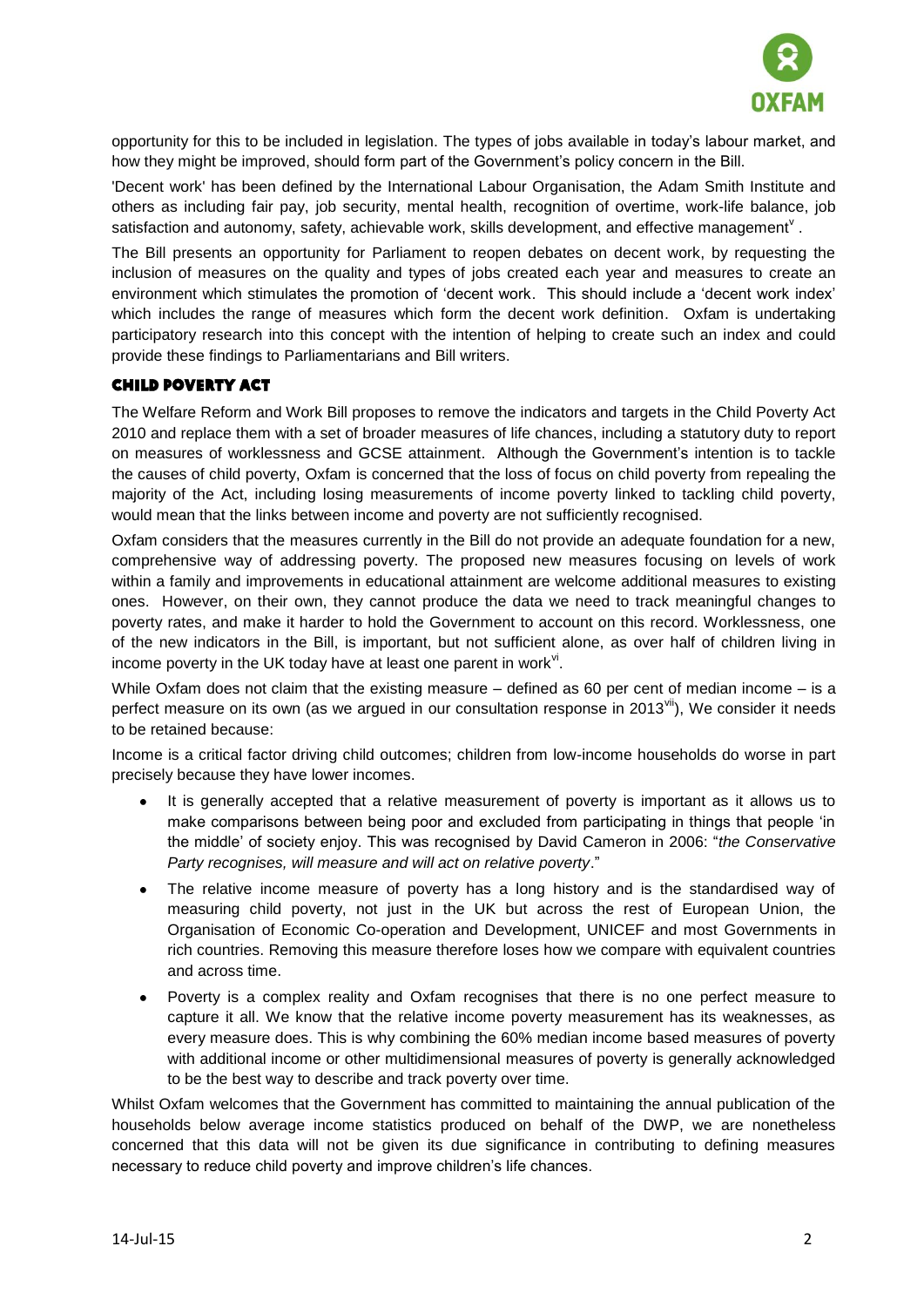

### Increasing wages and reducing benefits

The Institute for Fiscal Studies (IFS) has produced an analysis of the impacts of the announcements on benefits from the Summer Budget. They have found that:

- Freezing benefits for four years will reduce income by £260 a year for a family on average, and  $\bullet$ by £280 a year for those in work (13 million people in total, 7.4 million of which are working)
- Removing child tax credit entitlements for third and subsequent children will reduce income by £3,670 for 872,000 families (548,000 in work).
- Abolishing the family element of child tax credit (the increase for first child) will affect 4 million families who will lose £545 a year.
- Work allowances (amount you can earn before benefits are withdrawn) are being reduced to  $\bullet$ £3,850 from £6,420. Universal Credit will be withdrawn immediately for non-disabled childless households. 3 million families will lose around £1000 a year and it will potentially weaken work incentives
- $\bullet$ The Office for Budget Responsibility estimates that 2.7 million people who earn below £9.35 per hour in 2020 would see hourly pay increase. Most of these people are likely to be working parttime, and likely to be female<sup>viii</sup>.
- The Office for Budget Responsibility<sup>ix</sup> assumes that the "National Living Wage" is likely to be  $\bullet$ £9.35 in 2020, which means that for those people working 35 hours a week currently on the National Minimum Wage and over 25 years old, they will see an overall increase of just over £5,000 a year, before tax. However, the IFS has found that a combination of the various social security reductions will cost households approximately £5,500 a year cancelling out any increases in income through increasing low wages.

Oxfam recognises (and has stated previously) that the social security system needs reform and welcomed the Universal Credit system in principle because of its potential to simplify the system. Oxfam has welcomed the increase to 85% of childcare costs provided through Universal Credit, in supporting carers, especially women into work. However, Oxfam is concerned that these further changes in the Bill will reduce people's income so much that achieving a Minimum Income Standard for the poorest will be completely unachievable and leave people with nowhere to turn<sup>x</sup>. This will mean that people who already have little financial resilience to shocks will have even less and so are more likely to end up at food banks and other emergency providers. Oxfam is committed to addressing the underlying drivers that cause people to turn to food banks in order that the numbers of people going are significantly reduced. Oxfam is concerned that these changes will have a reverse effect to what we and we consider the Government also, want to achieve with regards to emergency food provision.

The IFS analysis also suggests that the Budget and the subsequent Bill will have a strong gender impact. Oxfam is committed to tackling gender inequality, particularly women"s economic empowerment, because we know from over 70 years of delivering international development programmes that women are more likely to be in poverty than men, but also that taking women out of poverty also lifts their families and their communities. The gendered impact of the proposed legislation is both negative in terms of reduction of child benefit after two children, and the reduction of the family allowance, which is paid to the primary carer, usually the mother; and positive due to the prevalence of women in part-time and low paid work. The negative gender impact is compounded by the other proposed reductions in earnings disregards, which will have the effect of reducing work incentives, especially for second earners, again who tend to be women. The Women"s Budget Group have found in their gender analysis of the budget that women are overall losers in the Summer Budget<sup>xi</sup>

However, the announcements in the Summer Budget will also benefit women because they tend to take on part time and lower waged work and so will benefit from the increases in the mandatory wage levels. Overall, if they aren"t already in work, women are likely to be negatively impacted by the cuts to social security because the net loss is greater, and there is less incentive to move into work with the changes. Oxfam is concerned about the impacts these changes will have on women, and their ability to lift